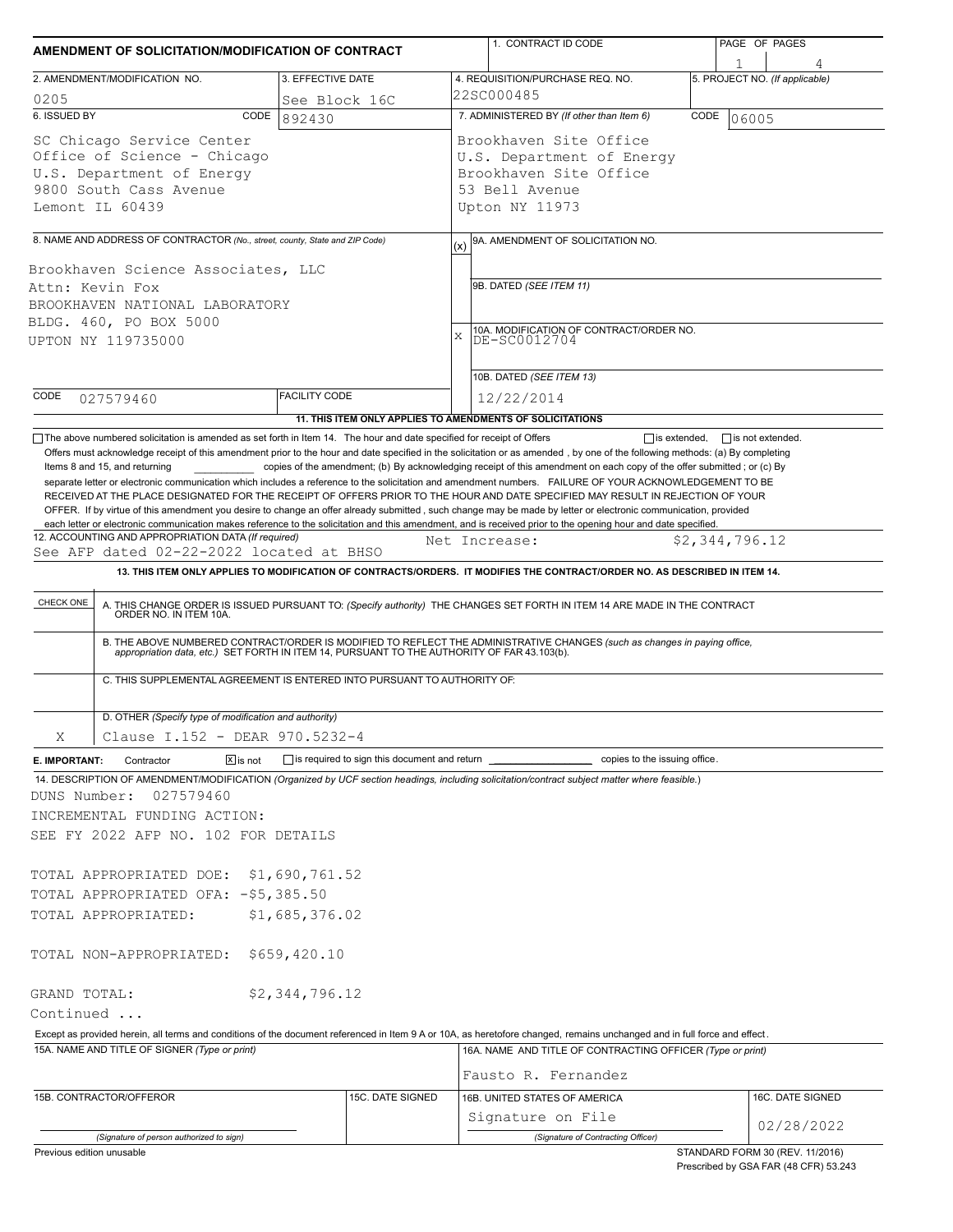**CONTINUATION SHEET** DE-SC0012704/0205 2 4 REFERENCE NO. OF DOCUMENT BEING CONTINUED **AGE ACCUMENT ACCUMENT OF A CONTINUED** 

NAME OF OFFEROR OR CONTRACTOR

Brookhaven Science Associates, LLC

| ITEM NO.<br>(A) | SUPPLIES/SERVICES<br>(B)                                                                   | QUANTITY UNIT<br>(C) | (D) | UNIT PRICE<br>(E) | <b>AMOUNT</b><br>(F) |
|-----------------|--------------------------------------------------------------------------------------------|----------------------|-----|-------------------|----------------------|
|                 | PREVIOUS CONTRACT AMOUNT: \$4,851,903,273.43<br>NEW CONTRACT AMOUNT:<br>\$4,854,248,069.55 |                      |     |                   |                      |
|                 | LIST OF CHANGES:                                                                           |                      |     |                   |                      |
|                 | Reason for Modification: Funding Only Action                                               |                      |     |                   |                      |
|                 | Total Amount for this Modification: \$2,344,796.12<br>New Total Amount for this Version:   |                      |     |                   |                      |
|                 | \$4,854,248,069.55                                                                         |                      |     |                   |                      |
|                 | New Total Amount for this Award: \$4,854,248,069.55                                        |                      |     |                   |                      |
|                 | Obligated Amount for this Modification:                                                    |                      |     |                   |                      |
|                 | \$2,344,796.12                                                                             |                      |     |                   |                      |
|                 | New Total Obligated Amount for this Award:                                                 |                      |     |                   |                      |
|                 | \$4,854,248,069.55                                                                         |                      |     |                   |                      |
|                 | CHANGES FOR LINE ITEM NUMBER: 1                                                            |                      |     |                   |                      |
|                 | Total Amount changed<br>from \$4,851,903,273.43 to \$4,854,248,069.55                      |                      |     |                   |                      |
|                 | Obligated Amount for this Modification:                                                    |                      |     |                   |                      |
|                 | \$2,344,796.12                                                                             |                      |     |                   |                      |
|                 |                                                                                            |                      |     |                   |                      |
|                 | CHANGES FOR DELIVERY LOCATION: 06005                                                       |                      |     |                   |                      |
|                 | Amount changed from \$4,851,903,273.43 to                                                  |                      |     |                   |                      |
|                 | \$4,854,248,069.55                                                                         |                      |     |                   |                      |
|                 | NEW ACCOUNTING CODE ADDED:                                                                 |                      |     |                   |                      |
|                 | Account code:                                                                              |                      |     |                   |                      |
|                 |                                                                                            |                      |     |                   |                      |
|                 | $-0000000$                                                                                 |                      |     |                   |                      |
|                 | Fund 00000                                                                                 |                      |     |                   |                      |
|                 | Appr Year 0000<br>Allottee 00                                                              |                      |     |                   |                      |
|                 | Reporting Entity 000000                                                                    |                      |     |                   |                      |
|                 | Object Class 00000                                                                         |                      |     |                   |                      |
|                 | Program 0000000                                                                            |                      |     |                   |                      |
|                 | Project 0000000                                                                            |                      |     |                   |                      |
|                 | WFO 0000000                                                                                |                      |     |                   |                      |
|                 | Local Use 0000000                                                                          |                      |     |                   |                      |
|                 | Quantity: 0<br>Amount: \$659,420.10                                                        |                      |     |                   |                      |
|                 | Percent: . 01358                                                                           |                      |     |                   |                      |
|                 | Subject To Funding: N                                                                      |                      |     |                   |                      |
|                 | Payment Address:                                                                           |                      |     |                   |                      |
|                 | Payment - Direct Payment                                                                   |                      |     |                   |                      |
|                 | from U.S. Dept of Treasury                                                                 |                      |     |                   |                      |
|                 |                                                                                            |                      |     |                   |                      |
|                 | NEW ACCOUNTING CODE ADDED:                                                                 |                      |     |                   |                      |
|                 | Account code:                                                                              |                      |     |                   |                      |
|                 |                                                                                            |                      |     |                   |                      |
|                 | $-0000000$                                                                                 |                      |     |                   |                      |
|                 | Fund 00000                                                                                 |                      |     |                   |                      |
|                 | Continued                                                                                  |                      |     |                   |                      |
|                 |                                                                                            |                      |     |                   |                      |
|                 |                                                                                            |                      |     |                   |                      |
|                 |                                                                                            |                      |     |                   |                      |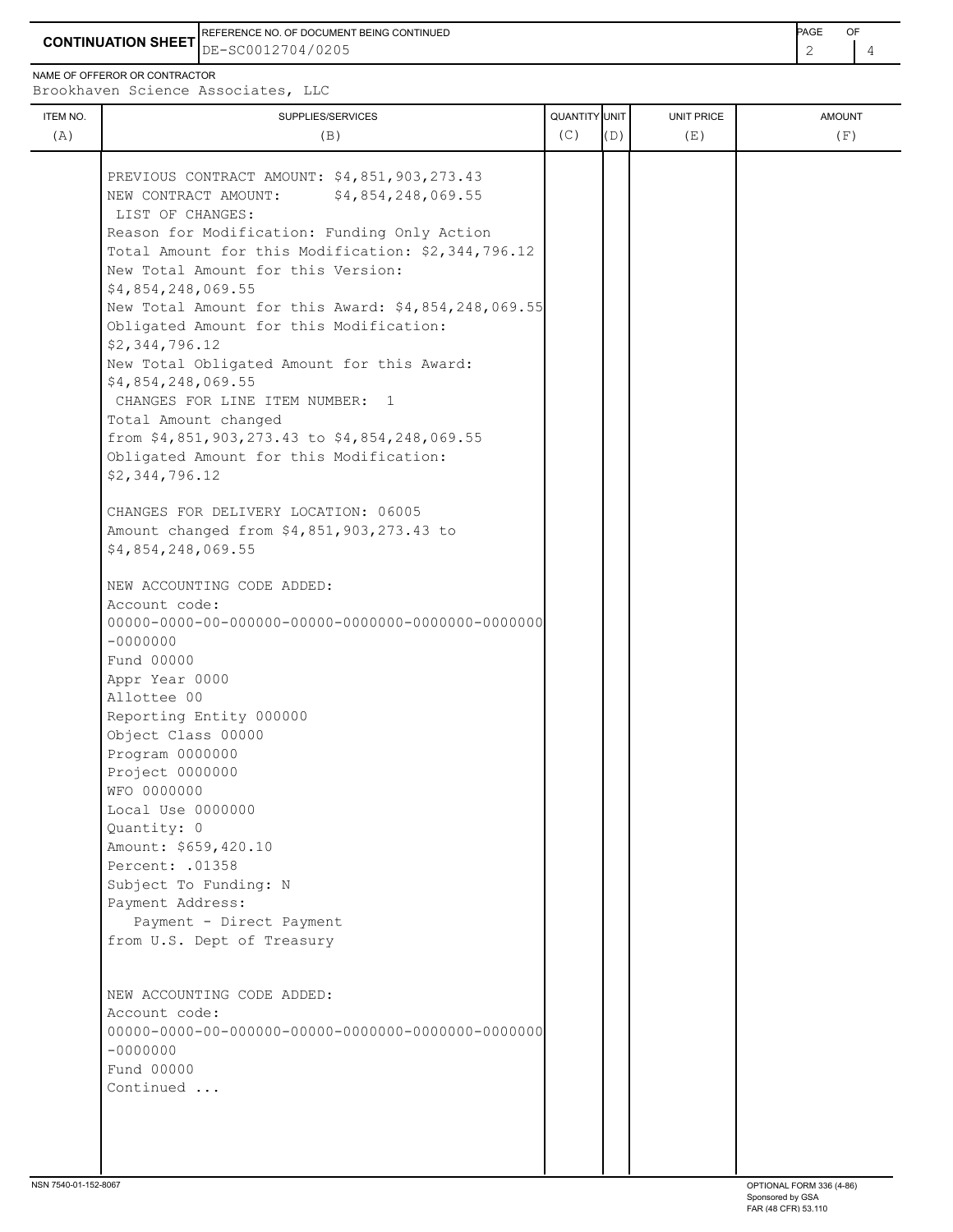**CONTINUATION SHEET** DE-SC0012704/0205 3 4 REFERENCE NO. OF DOCUMENT BEING CONTINUED **Example 20 and 20 and 20 and 20 and 20 and 20 and 20 and 20 and 20 and 20 and 20 and 20 and 20 and 20 and 20 and 20 and 20 and 20 and 20 and 20 and 20 and 20 and 20 and 20 and 20** 

NAME OF OFFEROR OR CONTRACTOR

Brookhaven Science Associates, LLC

| <b>ITEM NO.</b> | SUPPLIES/SERVICES                                                           | QUANTITY UNIT |     | UNIT PRICE | <b>AMOUNT</b>    |
|-----------------|-----------------------------------------------------------------------------|---------------|-----|------------|------------------|
| (A)             | (B)                                                                         | (C)           | (D) | (E)        | (F)              |
|                 | Appr Year 0000                                                              |               |     |            |                  |
|                 | Allottee 00                                                                 |               |     |            |                  |
|                 | Reporting Entity 000000                                                     |               |     |            |                  |
|                 | Object Class 00000                                                          |               |     |            |                  |
|                 | Program 0000000                                                             |               |     |            |                  |
|                 | Project 0000000                                                             |               |     |            |                  |
|                 | WFO 0000000                                                                 |               |     |            |                  |
|                 | Local Use 0000000                                                           |               |     |            |                  |
|                 | Quantity: 0                                                                 |               |     |            |                  |
|                 | Amount: \$1,690,761.52                                                      |               |     |            |                  |
|                 | Percent: .03483                                                             |               |     |            |                  |
|                 | Subject To Funding: N                                                       |               |     |            |                  |
|                 | Payment Address:                                                            |               |     |            |                  |
|                 | Payment - Direct Payment                                                    |               |     |            |                  |
|                 | from U.S. Dept of Treasury                                                  |               |     |            |                  |
|                 |                                                                             |               |     |            |                  |
|                 | NEW ACCOUNTING CODE ADDED:                                                  |               |     |            |                  |
|                 | Account code:                                                               |               |     |            |                  |
|                 |                                                                             |               |     |            |                  |
|                 | $-0000000$                                                                  |               |     |            |                  |
|                 | Fund 00000                                                                  |               |     |            |                  |
|                 | Appr Year 0000                                                              |               |     |            |                  |
|                 | Allottee 00                                                                 |               |     |            |                  |
|                 | Reporting Entity 000000                                                     |               |     |            |                  |
|                 | Object Class 00000                                                          |               |     |            |                  |
|                 | Program 0000000                                                             |               |     |            |                  |
|                 | Project 0000000                                                             |               |     |            |                  |
|                 | WFO 0000000                                                                 |               |     |            |                  |
|                 | Local Use 0000000                                                           |               |     |            |                  |
|                 | Quantity: 0                                                                 |               |     |            |                  |
|                 | Amount: - \$5,385.50                                                        |               |     |            |                  |
|                 | Percent: -. 00011                                                           |               |     |            |                  |
|                 | Subject To Funding: N                                                       |               |     |            |                  |
|                 | Payment Address:                                                            |               |     |            |                  |
|                 | Payment - Direct Payment                                                    |               |     |            |                  |
|                 | from U.S. Dept of Treasury                                                  |               |     |            |                  |
|                 |                                                                             |               |     |            |                  |
|                 |                                                                             |               |     |            |                  |
|                 |                                                                             |               |     |            |                  |
|                 | Payment:                                                                    |               |     |            |                  |
|                 | Payment - Direct Payment                                                    |               |     |            |                  |
|                 | from U.S. Dept of Treasury                                                  |               |     |            |                  |
|                 | Period of Performance: 01/05/2015 to 01/04/2025                             |               |     |            |                  |
|                 |                                                                             |               |     |            |                  |
|                 | Change Item 00001 to read as follows (amount shown<br>is the total amount): |               |     |            |                  |
|                 |                                                                             |               |     |            |                  |
|                 |                                                                             |               |     |            |                  |
| 00001           | PERFORMANCE-BASED CONTRACT FOR MANAGEMENT AND                               |               |     |            | 4,854,248,069.55 |
|                 | Continued                                                                   |               |     |            |                  |
|                 |                                                                             |               |     |            |                  |
|                 |                                                                             |               |     |            |                  |
|                 |                                                                             |               |     |            |                  |
|                 |                                                                             |               |     |            |                  |
|                 |                                                                             |               |     |            |                  |